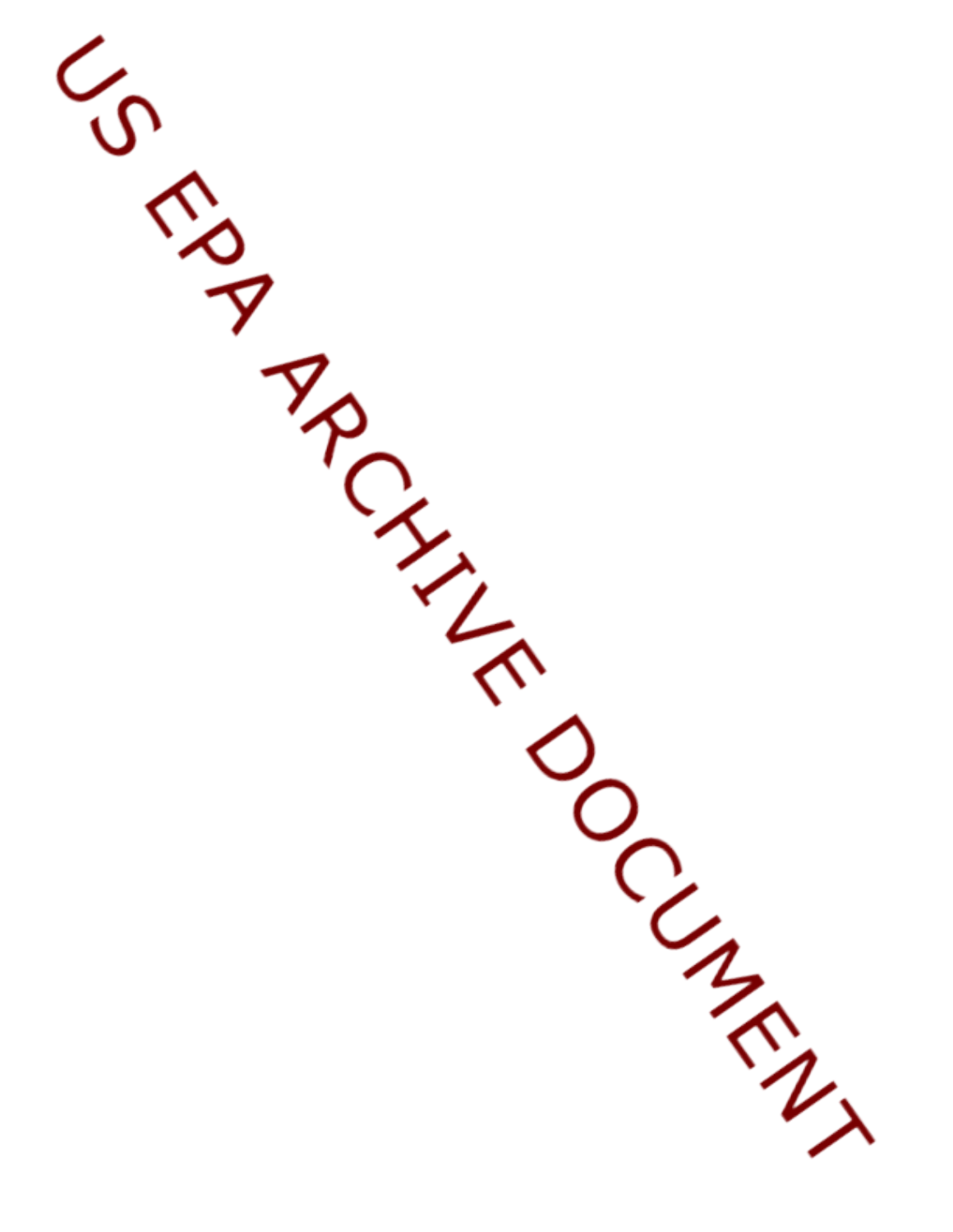#### **THE ENVIRONMENTAL TECHNOLOGY VERIFICATION**





# **ETV Joint Verification Statement**

**Battelle** The Business of Innovation

|                                               | <b>TECHNOLOGY TYPE: Ballast Water Exchange Screening Tool</b>                                        |             |                                           |
|-----------------------------------------------|------------------------------------------------------------------------------------------------------|-------------|-------------------------------------------|
| <b>APPLICATION:</b>                           | <b>Screening Ballast Water for Fluorescence of Colored</b><br><b>Dissolved Organic Matter (CDOM)</b> |             |                                           |
| <b>TECHNOLOGY</b><br><b>NAME:</b>             | <b>Ballast Water Exchange Assurance Meter (BEAM) 100</b>                                             |             |                                           |
| <b>COMPANY:</b>                               | Dakota Technologies, Inc.                                                                            |             |                                           |
| <b>ADDRESS:</b>                               | 2201-A 12 St. N.<br>Fargo, ND 58102                                                                  | <b>FAX:</b> | PHONE: (701) 237-4908<br>$(701)$ 237-4926 |
| <b>WEB SITE:</b><br>$E\text{-}{M}\text{A}IL:$ | www.dakotatechnologies.com<br>info@dakotatechnologies.com                                            |             |                                           |

The U.S. Environmental Protection Agency (EPA) has established the Environmental Technology Verification (ETV) Program to facilitate the deployment of innovative or improved environmental technologies through performance verification and dissemination of information. The goal of the ETV Program is to further environmental protection by accelerating the acceptance and use of improved and cost-effective technologies. ETV seeks to achieve this goal by providing high-quality, peer-reviewed data on technology performance to those involved in the design, distribution, financing, permitting, purchase, and use of environmental technologies. Information and ETV documents are available at www.epa.gov/etv.

ETV works in partnership with recognized standards and testing organizations, with stakeholder groups (consisting of buyers, vendor organizations, and permitters), and with individual technology developers. The program evaluates the performance of innovative technologies by developing test plans that are responsive to the needs of stakeholders, conducting field or laboratory tests (as appropriate), collecting and analyzing data, and preparing peer-reviewed reports. All evaluations are conducted in accordance with rigorous quality assurance (QA) protocols to ensure that data of known and adequate quality are generated and that the results are defensible.

The Advanced Monitoring Systems (AMS) Center, one of six technology areas under ETV, is operated by Battelle in cooperation with EPA's National Exposure Research Laboratory. The AMS Center evaluated the performance of the Dakota Technologies, Inc. Ballast Water Exchange Assurance Meter (BEAM) 100. This verification statement provides a summary of the test results.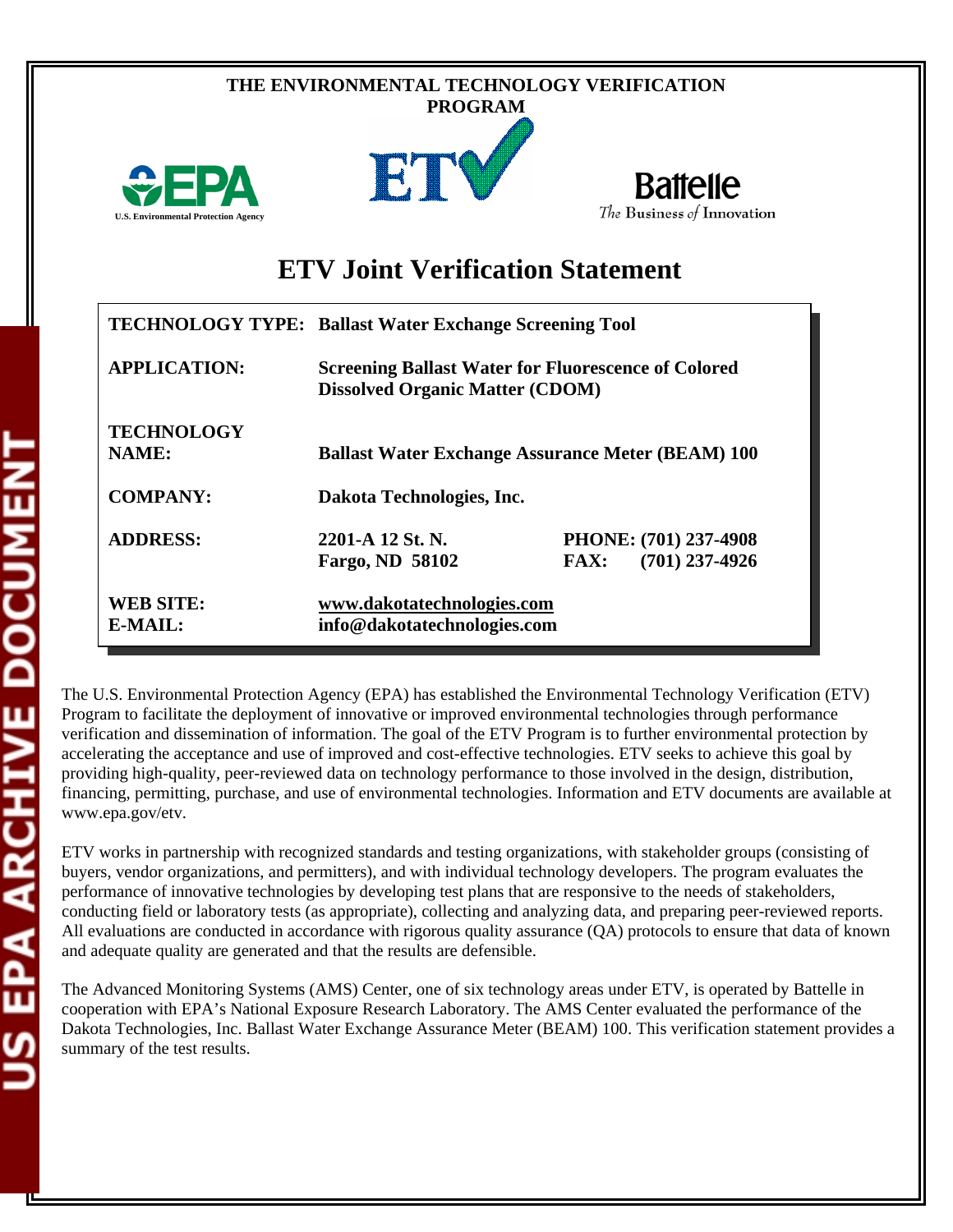#### **VERIFICATION TEST DESCRIPTION**

To support ballast water exchange (BWE) regulations, accurate and portable verification tools are needed to determine that BWE has taken place. One parameter proposed as a means of distinguishing between coastal and open-ocean water content in ballast water is fluorescence due to colored dissolved organic matter (CDOM). CDOM refers to the fraction of dissolved organic matter that absorbs light and fluoresces in the ultraviolet (UV) and visible regions of the spectrum. This verification test evaluated the performance of the BEAM 100 in measuring CDOM relative to a standard CDOM measurement approach using a laboratory bench-scale excitation-emission spectrometer under controlled laboratory conditions. The results from the BEAM instruments and reference method instrument were not expected to be exactly the same because of differences in type and efficiency of gratings, detectors, the light source, and other conditions that vary from instrument to instrument. However, the instrumental differences can be partially compensated for by correlating the BEAM and reference method results based on the relationship between standards analyzed on each instrument. For ETV testing, quinine sulfate standards were used to generate a correlation between the BEAMs and the reference method. Both laboratory-prepared, performance test (PT) samples and real-world open-ocean and coastal environmental samples were used for testing. This test did not verify that the BEAM 100 successfully quantified CDOM concentrations or detected BWE, but rather evaluated how well it measured fluorescence from CDOM compared with a standard technique for measuring fluorescence. This test also did not represent all types of waters that may be encountered in BWE screening, but a range of water (and subsequently the range of fluorescence measurements generated from various types of water) that may be expected in practical application.

The BEAM 100 was evaluated by:

- Accuracy—Comparison of the percent difference (PD) between BEAM 100 CDOM measurement to CDOM measurements generated by a Varian Cary Eclipse Spectrometer with both instruments at ambient laboratory temperature (approximately 24°C).
- Linearity—CDOM measurements from varying concentrations of standard analytes known to fluoresce plotted against the analyte concentration. Linearity was evaluated based on linear regression statistics (i.e., the slope and correlation coefficients  $[R^2]$ ).
- Precision—The relative standard deviation (RSD) of triplicate measurements of the same sample.
- Method detection limit (MDL)—Analysis of seven replicates of known fluorescing analytes at a concentration five times Dakota Technologies, Inc.'s expected detection limit for the analyte.
- Inter-unit reproducibility—Relative percent difference (RPD) between the average of triplicate CDOM measurements of the same sample taken at the same temperature made using two different BEAM 100 units.
- Temperature effects—Comparison of the BEAM 100 CDOM measurements at approximately 4 degrees Celsius ( $^{\circ}$ C) and 34 $^{\circ}$ C with CDOM measurements at ambient laboratory temperature (approximately 24 $^{\circ}$ C).
- Matrix effects—Evaluated by comparing the percent difference (PD) of the BEAM 100 measurements with the Varian Cary Eclipse spectrometer measurements for the various types of samples analyzed during verification testing.
- Data completeness—The number of valid measurements out of the total number of measurements taken.
- Operational factors—Observations and records related to maintenance needs, calibration frequency, data output, consumables used, ease of use, repair requirements, waste production, and sample throughput.

The PT samples (quinine sulfate and Suwanee River [SR] fulvic acid solutions) and environmental samples from 12 separate locations in the U.S. and Canada were analyzed in triplicate with the BEAM 100 and compared with triplicate measurements taken with the reference method. These samples were evaluated for accuracy by comparing expected responses based on the reference method CDOM analyses which were correlated to BEAM measurements based on the response to quinine sulfate standards in both instruments, instrument linearity across the range of concentrations tested, and precision among the replicate measurements obtained. Two BEAM 100 units were used to measure the test samples. Measurements of aliquots of the same sample were taken sequentially with the two units and with the reference method within minutes of each other. Inter-unit reproducibility was evaluated based on the measurements taken with the two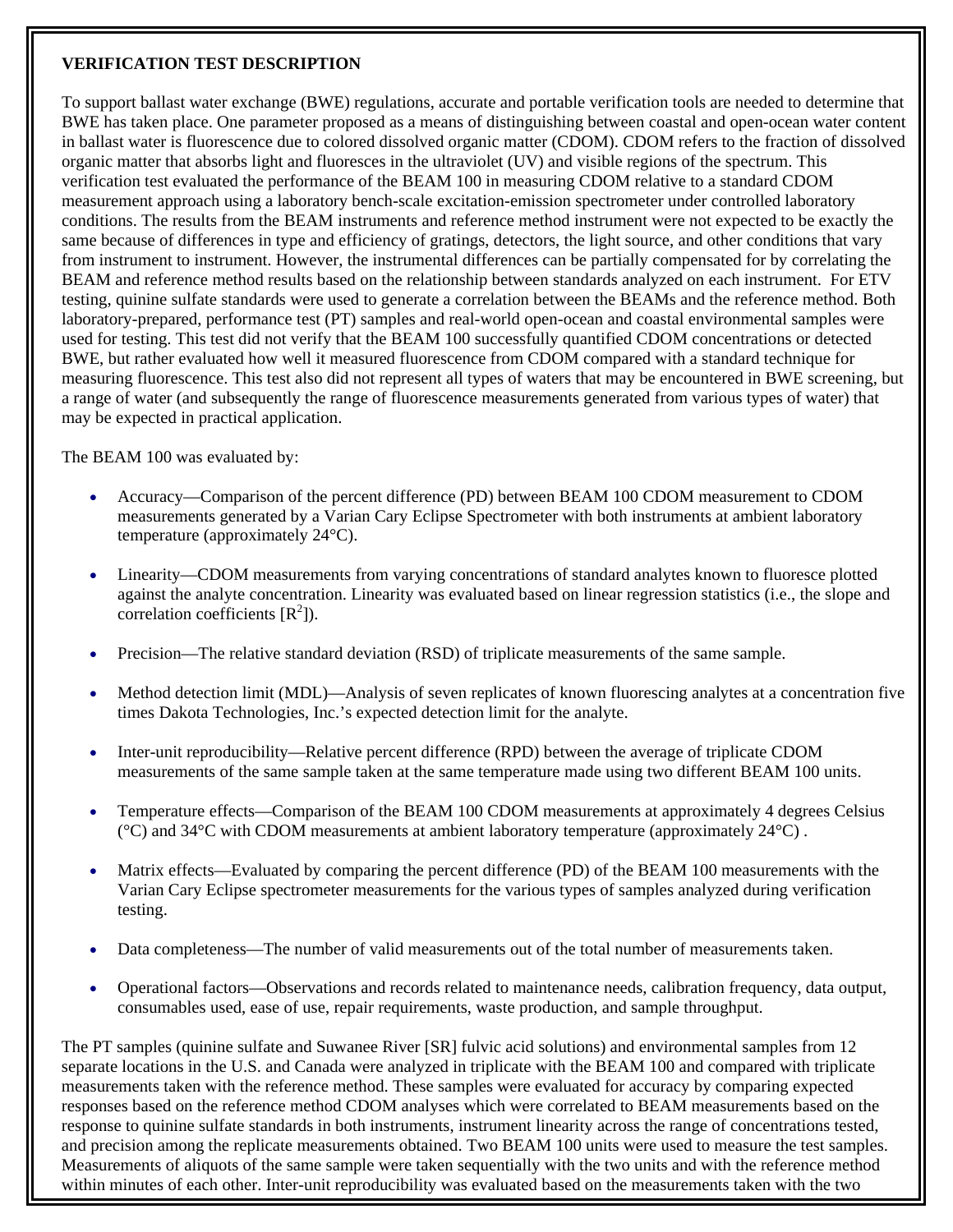BEAM units. All measurements made for direct comparison with the reference method were conducted at ambient room temperature.

Because these technologies will be used in a wide range of temperatures in practical application and because temperature can affect CDOM fluorescence, a subset of test samples was analyzed using only the BEAM 100 units at two additional temperatures (approximately 4°C and 34°C) to evaluate the BEAM 100's variability due to temperature effects. Testing at 4°C took place inside a walk-in refrigerator and testing at 34°C took place inside a heated chamber.

Quality control samples included negative control samples (Burdick and Jackson HPLC grade water), positive control samples (5,000 parts per billion [ppb] SR fulvic acid), and a continuing calibration check (10 ppb quinine sulfate).

QA oversight of verification testing was provided by Battelle and EPA. Battelle QA staff conducted a technical systems audit, a performance evaluation audit, and a data quality audit of 10% of the test data.

This verification statement, the full report on which it is based, and the test/QA plan for this verification test are all available at [www.epa.gov/etv/centers/center1.html.](http://www.epa.gov/etv/centers/center1.html)

### **TECHNOLOGY DESCRIPTION**

The following description of the BEAM 100 is based on information provided by the vendor. This technology description was not verified in this test.

The BEAM 100 is a portable, handheld fluorimeter designed to generate a response relative to the amount of CDOM in ballast water. The CDOM related response is determined by exciting the sample with near UV light and measuring the resulting fluorescence to Raman scatter ratio.

The unit consists of a cuvette well permanently mounted in the BEAM. The BEAM is operated through four user-interface buttons. Acquired data are shown in a display screen and can be transferred to a personal computer for long-term storage. Internally, the BEAM consists of electronics; a light-emitting diode used as an excitation source; and two photodetectors, each with different wavelength filters. All measurements are recorded to the BEAM's internal memory. The BEAM's durable plastic carrying case includes space for cuvette cleaning and sample filtering accessories. The BEAM unit is 10.5 by 4.5 by 3.0 inches and weighs 2.5 pounds (with batteries). The carrying case is 16 by 12 by 7 inches and weighs approximately 10 pounds with the BEAM unit and kit supplies in place. The BEAM 100 costs approximately \$6,000 per unit.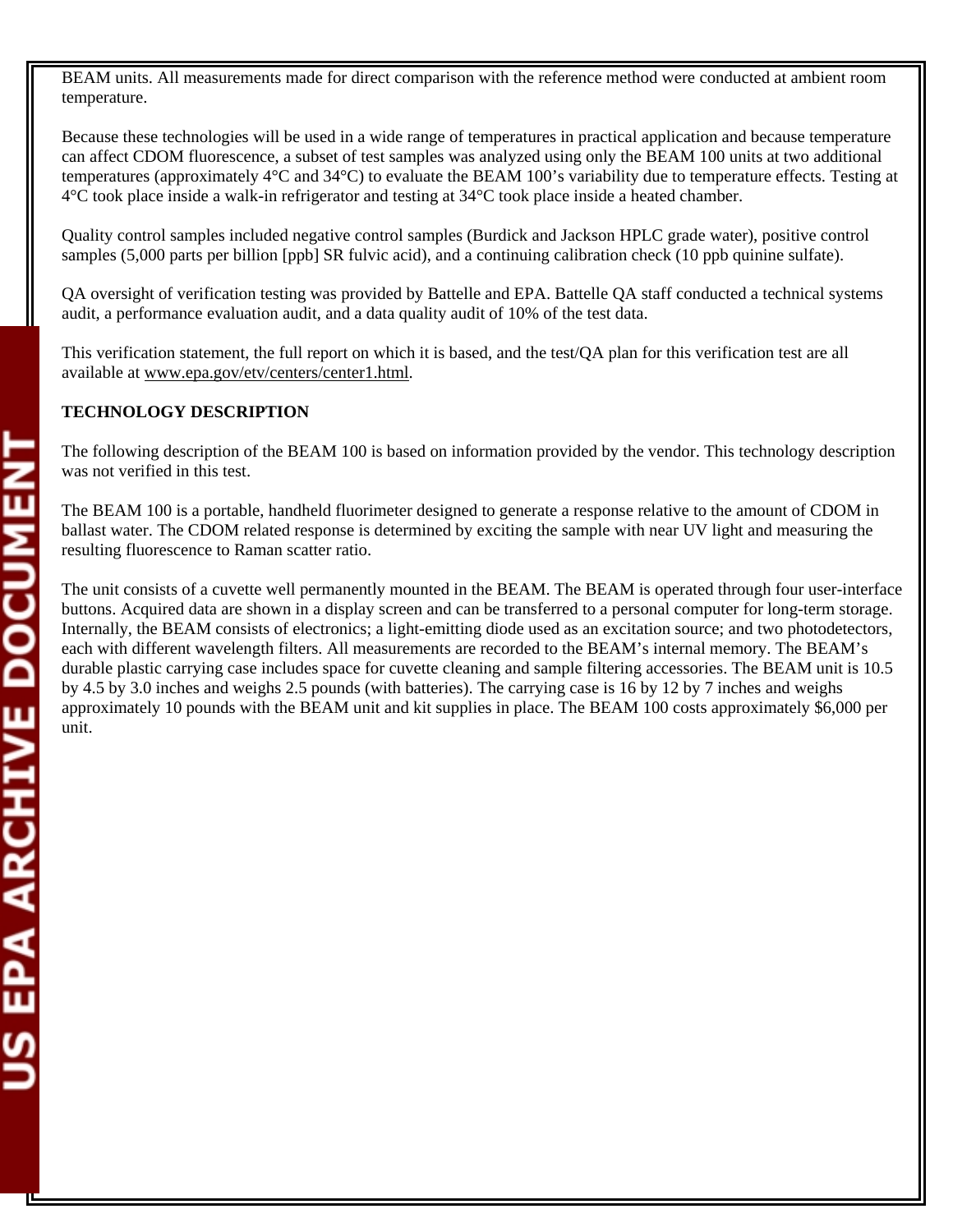## **VERIFICATION RESULTS**

| <b>Performance</b><br>Factor  | <b>Sample Information</b>                                                                                                                                                                                                                                                                                                                                                                                                                                                                                                                                                                                                                                                                                                                                                                                                                                                                                                                                                                                         | <b>Result</b>                                                                                                                                                                                                                                                                                                                                                                                               |  |  |  |  |
|-------------------------------|-------------------------------------------------------------------------------------------------------------------------------------------------------------------------------------------------------------------------------------------------------------------------------------------------------------------------------------------------------------------------------------------------------------------------------------------------------------------------------------------------------------------------------------------------------------------------------------------------------------------------------------------------------------------------------------------------------------------------------------------------------------------------------------------------------------------------------------------------------------------------------------------------------------------------------------------------------------------------------------------------------------------|-------------------------------------------------------------------------------------------------------------------------------------------------------------------------------------------------------------------------------------------------------------------------------------------------------------------------------------------------------------------------------------------------------------|--|--|--|--|
| Accuracy                      | Five concentrations of quinine sulfate prepared in Burdick and<br>Jackson HPLC grade water per ASTM E579-04 (QS) plus one<br>unspiked blank; five concentrations of Suwannee River fulvic<br>acid (SRFA) plus one unspiked blank; and 12 environmental<br>(natural water) samples. All testing was performed at<br>approximately 24°C.                                                                                                                                                                                                                                                                                                                                                                                                                                                                                                                                                                                                                                                                            | PD from reference method measurements (using a quinine<br>sulfate <sup>A</sup> correlation between the BEAM and reference<br>method results) was less than 20% for both QS and SRFA<br>samples, except for the unspiked, blank samples. PD was<br>also less than 20% for environmental samples. PD values<br>increased with lower measurements of CDOM.                                                     |  |  |  |  |
| Linearity                     | Five concentrations of QS plus one unspiked blank; five<br>concentrations of SRFA plus one unspiked blank. All testing<br>was performed at approximately 24°C.                                                                                                                                                                                                                                                                                                                                                                                                                                                                                                                                                                                                                                                                                                                                                                                                                                                    | Individual signals at 460 nanometers (nm) and 430 nm<br>were linear across the concentrations tested and had $R^2$<br>values >0.99 for both QS and SRFA test solutions.                                                                                                                                                                                                                                     |  |  |  |  |
| Precision                     | Five concentrations of QS plus one unspiked blank; five<br>concentrations of SRFA plus one unspiked blank; and 12<br>environmental (natural water) samples. Testing was performed<br>at approximately $24^{\circ}$ C, $4^{\circ}$ C, and $34^{\circ}$ C.                                                                                                                                                                                                                                                                                                                                                                                                                                                                                                                                                                                                                                                                                                                                                          | RSD of triplicate measurements of each test sample was<br><10% except for low CDOM concentration samples such<br>as the unspiked blank samples for which the highest RSD<br>was 22.9%.                                                                                                                                                                                                                      |  |  |  |  |
| <b>MDL</b>                    | Seven replicates of 1 ppb QS and seven replicates of 100 ppb<br>SRFA analyzed following 40 CFR 136 Appendix B<br>procedures. Concentrations were set at 5 times the vendor-<br>specified detection limit for each compound. All testing was<br>performed at approximately 24°C.                                                                                                                                                                                                                                                                                                                                                                                                                                                                                                                                                                                                                                                                                                                                   | Calculated MDLs were lower than the unspiked blank<br>sample CDOM values $(<0.01$ ) and may not represent<br>practical detection limits. The BEAMs detected CDOM<br>values $<$ 0.06 to 0.07, which were the CDOM values of the<br>lowest concentration QS and SRFA analyzed.                                                                                                                                |  |  |  |  |
| Inter-unit<br>Reproducibility | All test samples. Testing was performed at approximately<br>24°C, 4°C, and 34°C.                                                                                                                                                                                                                                                                                                                                                                                                                                                                                                                                                                                                                                                                                                                                                                                                                                                                                                                                  | RPD values between the average of triplicate<br>measurements were mostly <10% at all testing<br>temperatures. RPD increased as CDOM concentration<br>decreased.                                                                                                                                                                                                                                             |  |  |  |  |
| Temperature<br>Effects        | Five concentrations of QS plus one unspiked blank; five<br>concentrations of SRFA plus one unspiked blank.<br>Testing was performed at temperature extremes of<br>approximately 4°C and 34°C and compared with results<br>obtained at approximately 24°C (ambient conditions).                                                                                                                                                                                                                                                                                                                                                                                                                                                                                                                                                                                                                                                                                                                                    | For the spiked samples, PD values ranged as follows:<br>QS solutions: 0.4 to 6.7% for $4^{\circ}$ C vs $24^{\circ}$ C<br>0.9 to 31.9% for 34°C vs 24°C<br>SRFA solutions: 25.9 to 98.3% for 4°C vs 24°C<br>2.1 to 22.9% for 34°C vs 24°C                                                                                                                                                                    |  |  |  |  |
|                               |                                                                                                                                                                                                                                                                                                                                                                                                                                                                                                                                                                                                                                                                                                                                                                                                                                                                                                                                                                                                                   | For the unspiked blanks, the PD values ranged from 13.0 to<br>95.7%.<br>The results indicate that temperature changes can cause<br>deviations in performance and illustrate the importance of<br>calibrating the BEAM units at the testing temperature.                                                                                                                                                     |  |  |  |  |
| Matrix Effects                | Five concentrations of QS plus one unspiked blank; five<br>concentrations of SRFA plus one unspiked blank; and 12<br>environmental (natural water) samples. All testing was<br>performed at approximately 24°C. The accuracy PD<br>measurements comparing BEAM CDOM values to reference<br>method values (using a quinine sulfate correlation between the<br>BEAM and reference method results) of the same solution<br>were evaluated for differences between matrix type.                                                                                                                                                                                                                                                                                                                                                                                                                                                                                                                                       | Distinct differences in correlation to reference method<br>values were observed based on matrix type. Environmental<br>samples and fulvic acid samples were between 2 and 20%<br>PD from BEAM equivalent reference method<br>measurements (using a quinine sulfate <sup>A</sup> correlation<br>between the BEAM and reference method results), whereas<br>quinine sulfate samples were all less than 5% PD. |  |  |  |  |
| Data<br>Completeness          | All test samples.                                                                                                                                                                                                                                                                                                                                                                                                                                                                                                                                                                                                                                                                                                                                                                                                                                                                                                                                                                                                 | Data completeness was 100%.                                                                                                                                                                                                                                                                                                                                                                                 |  |  |  |  |
| Operational<br>Factors        | The BEAM 100 units were portable, convenient, and easy to use. Written instructions were clear. Sample throughput was<br>20 to 25 samples/hour. Sample and rinse water waste $\langle 22 \rangle$ milliliters) were generated per sample. Factors limiting<br>continuous operation of the BEAM include battery life (six AA batteries were replaced after ~100 measurements), BEAM<br>internal memory size (data are overwritten after 256 measurements), access to distilled water (rinse bottle provided with<br>BEAM holds enough distilled water for ~15 samples), and operator hand strength (each sample must be filtered through a<br>0.45-micron filter). Technical difficulties with displays and system interlocks resulted in the vendor replacing one BEAM<br>unit during testing. Technical difficulties increased when testing at approximately 4°C, and 34°C. Not enough BEAM units<br>were evaluated to know whether these technical difficulties indicate more than a random instrument failure. |                                                                                                                                                                                                                                                                                                                                                                                                             |  |  |  |  |
|                               | Quinine sulfate was selected to correlate the BEAM and reference instruments because of its use as a spectroscopic standard. Use of other<br>standards with properties closer to the environmental samples may have improved PD values for the environmental samples; however, this<br>was not verified as part of this test.                                                                                                                                                                                                                                                                                                                                                                                                                                                                                                                                                                                                                                                                                     |                                                                                                                                                                                                                                                                                                                                                                                                             |  |  |  |  |